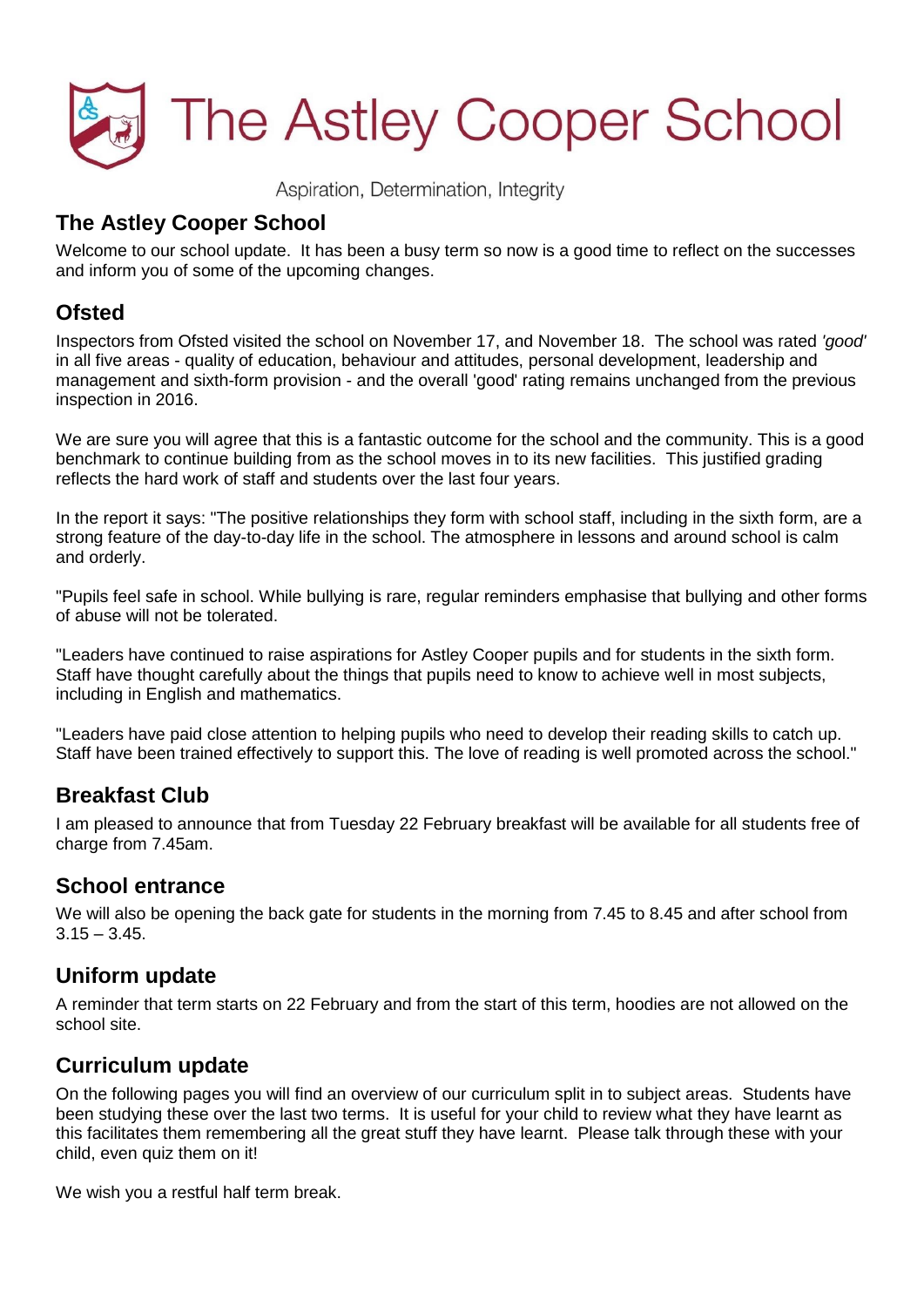# **English**

| Year group        | <b>Last term</b>                                                                                                                                                                                                                                                                                                               | This term                                                                                                                                                                                                                                                                                                                                                                   |
|-------------------|--------------------------------------------------------------------------------------------------------------------------------------------------------------------------------------------------------------------------------------------------------------------------------------------------------------------------------|-----------------------------------------------------------------------------------------------------------------------------------------------------------------------------------------------------------------------------------------------------------------------------------------------------------------------------------------------------------------------------|
| Year <sub>7</sub> | Have studied WW1 and its context in relation to the novel<br>'Private Peaceful'. Through this, students developed an<br>understanding of warfare including: conscription and<br>insubordination.                                                                                                                               | Have been studying the language of Shakespeare through<br>'Romeo and Juliet'. Through this, students will learn about the<br>Elizabethan period and develop their analysis of themes,<br>dramatic methods and character.                                                                                                                                                    |
| Year <sub>8</sub> | Have studied 'Refugee Boy' and through this, read about<br>what it is like to be a refugee. Students gained an<br>understanding of culture, war, separation and relationships.<br>Students focused on creative writing, using the text for<br>inspiration.                                                                     | Have been taught to write creatively and descriptively about their<br>understanding of poetry. Students will be looking at poems from<br>around the world to enable students to learn about other<br>cultures.                                                                                                                                                              |
| Year 9            | Have studied different poems under the theme of 'Conflict'.<br>Students were then given opportunities to write creatively and<br>descriptively about their understanding poetry.                                                                                                                                               | Have been studying Non-fiction writing through Politics. Through<br>this, students will develop their interest in politics by learning<br>about parliament, government, dictatorship and<br>democracy. Students have also learnt how to express their<br>thoughts, rationalise their ideas and express their feelings and<br>viewpoints.                                    |
| Year 10           | Have studied the theme of 'Power and Conflict' through the<br>study of 15 GCSE poems. Students studied poems related to<br>topics such as war, power, nature and cross compared<br>poems. Students completed weekly interleaving lessons<br>where they recapped previous literature texts focusing on<br>guided exam practice. | Students studied a revision unit improving student's deeper<br>understanding of 'Macbeth' and 'A Christmas Carol' focusing on<br>themes in the texts and practicing exam questions. Students<br>also completed weekly interleaving lessons where students will<br>recap other literature texts focusing on their confidence in exam<br>conditions and guided exam practice. |
| Year 11           | Have studied English Literature in preparation for their<br>Literature mock exams which were completed in December.<br>Students also completed weekly interleaving lessons focusing<br>on the Language Paper.                                                                                                                  | Students have been studying English Language Paper 1 in<br>preparation for an English Language Paper 1 Assessment at the<br>end of Spring Term 1. Students also completed weekly<br>interleaving lessons focusing on Literature developing students<br>understanding from last terms Literature mock exams.                                                                 |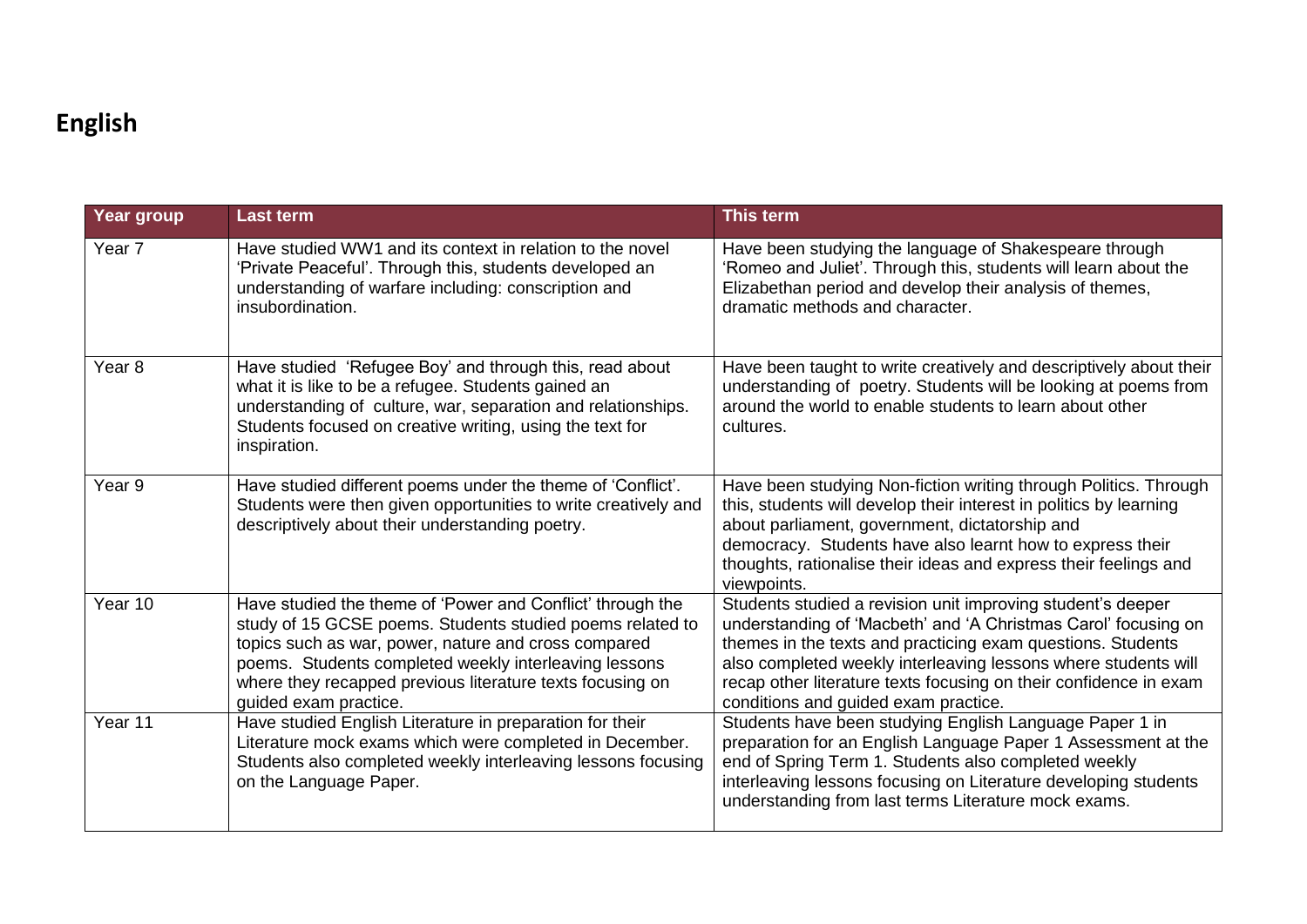| Year group | <b>Last term</b>                                                                                                                                                                                                                                                                                                                          | This term                                                                                                                                                                                                                                                                                                                                                              |
|------------|-------------------------------------------------------------------------------------------------------------------------------------------------------------------------------------------------------------------------------------------------------------------------------------------------------------------------------------------|------------------------------------------------------------------------------------------------------------------------------------------------------------------------------------------------------------------------------------------------------------------------------------------------------------------------------------------------------------------------|
| Year 7     | They have studied <b>NUMBER</b> skills:<br>Factors, multiples Fractions, decimals, percentages,<br>$\bullet$<br>BIDMAS, Rounding to a given decimal place, significant<br>figure - Negative numbers                                                                                                                                       | <b>Continuation of ALGEBRA:</b><br>Collecting like terms - Forming expressions<br>Substitution - Expanding single brackets - Solving linear<br>equations- Sequences - linear and non linear                                                                                                                                                                            |
| Year 8     | <b>NUMBER skills:</b><br>Prime numbers - HCF/LCM - Rounding Recap of BIDMAS<br><b>RATIO &amp; PROPORTION:</b><br>Simplify ratio - Sharing into ratios - Recipe questions- Proportion<br><b>ALGEBRA:</b><br>Recap of year 7 skills                                                                                                         | <b>Continuation of ALGEBRA:</b><br>Solving linear equations with unknowns on both sides<br>Rearranging formulae -Sequences - term to term rule<br>Nth term of a linear sequence                                                                                                                                                                                        |
| Year 9     | <b>NUMBER:</b><br>Recap of year 8 skills<br>Powers and roots- Laws of indices-Evaluating indices<br>Fractional indices - Standard form<br><b>ALGEBRA:</b><br>Review of year 8- Substitution into complex formulae-<br>Rearranging formulae-Expand two brackets -Expand three<br>brackets (Higher only) - Factorise quadratic-Inequalities | <b>GEOMETRY:</b><br>Area & perimeter-Rectangles, triangles, parallelograms,<br>trapezium, circles -Circumference-Surface area (cuboid, prisms)-<br>Volume-Surface area of cylinder<br><b>PROBABILITY:</b><br>Two way tables-Sample space-Frequency trees-Venn diagrams                                                                                                 |
| Year 10    | <b>NUMBER:</b><br>Review of year 9-Recurring decimals-Percentages-Reverse<br>percentage-Simple interest-Compound interest<br><b>ALGEBRA:</b><br>Review of year 9 - Difference of two square-Forming and solving<br>equations-Simultaneous equations -Graphs                                                                               | <b>RATIO &amp; PROPORTION</b><br>review of year 9 -ratio difference-proportion problems<br><b>ALGEBRA</b><br>straight line graphs-sequences-real life graphs<br><b>GEOMETRY</b> perimeter, area & volume<br>properties of shapes- interior and exterior angles-right angle<br>triangles<br>higher: Pythagoras' theorem, basic trigonometry<br>graphs of trig functions |
| Year 11    | Completion of topics left from last year and recap of skills from<br>previous years                                                                                                                                                                                                                                                       | Targeted lessons based from December mock examinations.                                                                                                                                                                                                                                                                                                                |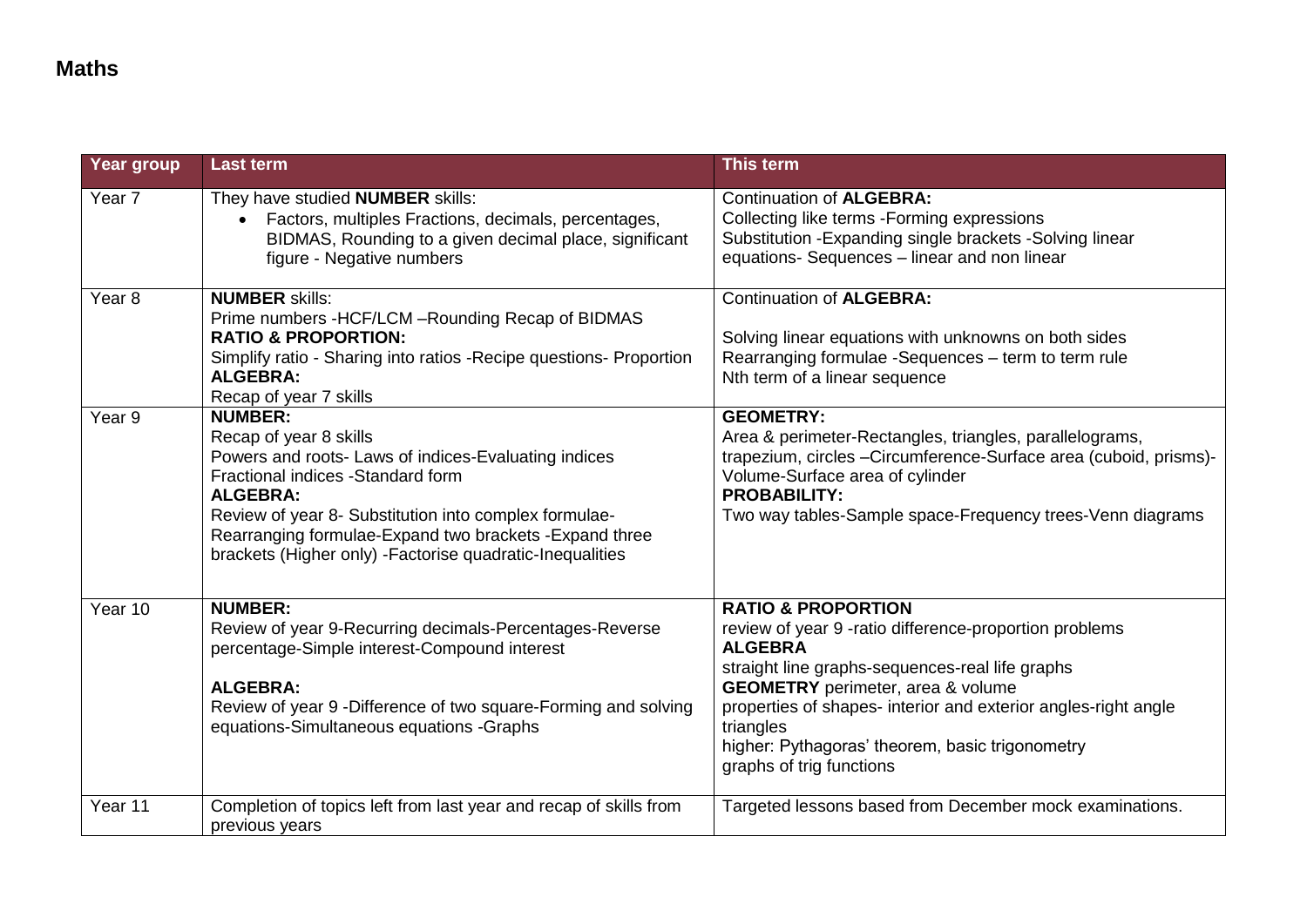## **Science**

| Year group        | <b>Last term</b>                                                                                                                                                                                                                                             | This term                                                                                                                                                                                                                                                                                                   |
|-------------------|--------------------------------------------------------------------------------------------------------------------------------------------------------------------------------------------------------------------------------------------------------------|-------------------------------------------------------------------------------------------------------------------------------------------------------------------------------------------------------------------------------------------------------------------------------------------------------------|
| Year 7            | Year 7 have studied how movement occurs in the body<br>including learning about muscles and the skeleton before<br>learning about cells and how they function.                                                                                               | Students have learnt about properties of metals, non-metals<br>and the reactivity series. Acids, alkalis and how they interact.<br>They have also learn about the impact changes have in an<br>ecosystem and how plants reproduce. Finally they have learnt<br>about energy costs and how energy transfers. |
| Year <sub>8</sub> | Year 8 have studied the mechanics of breathing and its<br>importance, followed by the process of digestion and how<br>enzymes work. Students studied both magnets and<br>electromagnets                                                                      | Students have learnt about different types of chemical<br>reactions and about combustion. They have also learnt about<br>the fundamental biological processes of Respiration and<br>Photosynthesis as well as how simple machines work and the<br>energy transfers that occur.                              |
| Year 9            | Year 9 have studied the electromagnetic spectrum and the<br>properties of waves. The composition of the early atmosphere<br>and how to test for hydrogen, oxygen, carbon dioxide and<br>chlorine. Students then went on to study communities of<br>organisms | Students have began to start learning about cells in more<br>detail than previously including how to view them under a<br>microscope and how they divide. Students will then learn<br>about the uses of stem cells and microorganisms.                                                                      |
| Year 10           | Year 10 have studied the structure of particles and how they<br>are bonded. They have learnt about electrical components<br>and how we can rearrange equations to calculate voltage,<br>current, resistance and power.                                       | Students have learnt about density and the structure of atoms.<br>Students have also looked at endothermic and exothermic<br>reactions and their reaction profiles                                                                                                                                          |
| Year 11           | Year 11 have studied the properties of waves including<br>longitudinal and transverse waves. They have learnt how<br>humans can use different resources from the earth and how<br>the early atmosphere is different from present day.                        | Students have learnt about the carbon cycle and how<br>organisms fit to specific niches in their ecosystems. In addition<br>they have learnt about Flemings' left hand rule and the<br>similarities between magnets and electromagnets.                                                                     |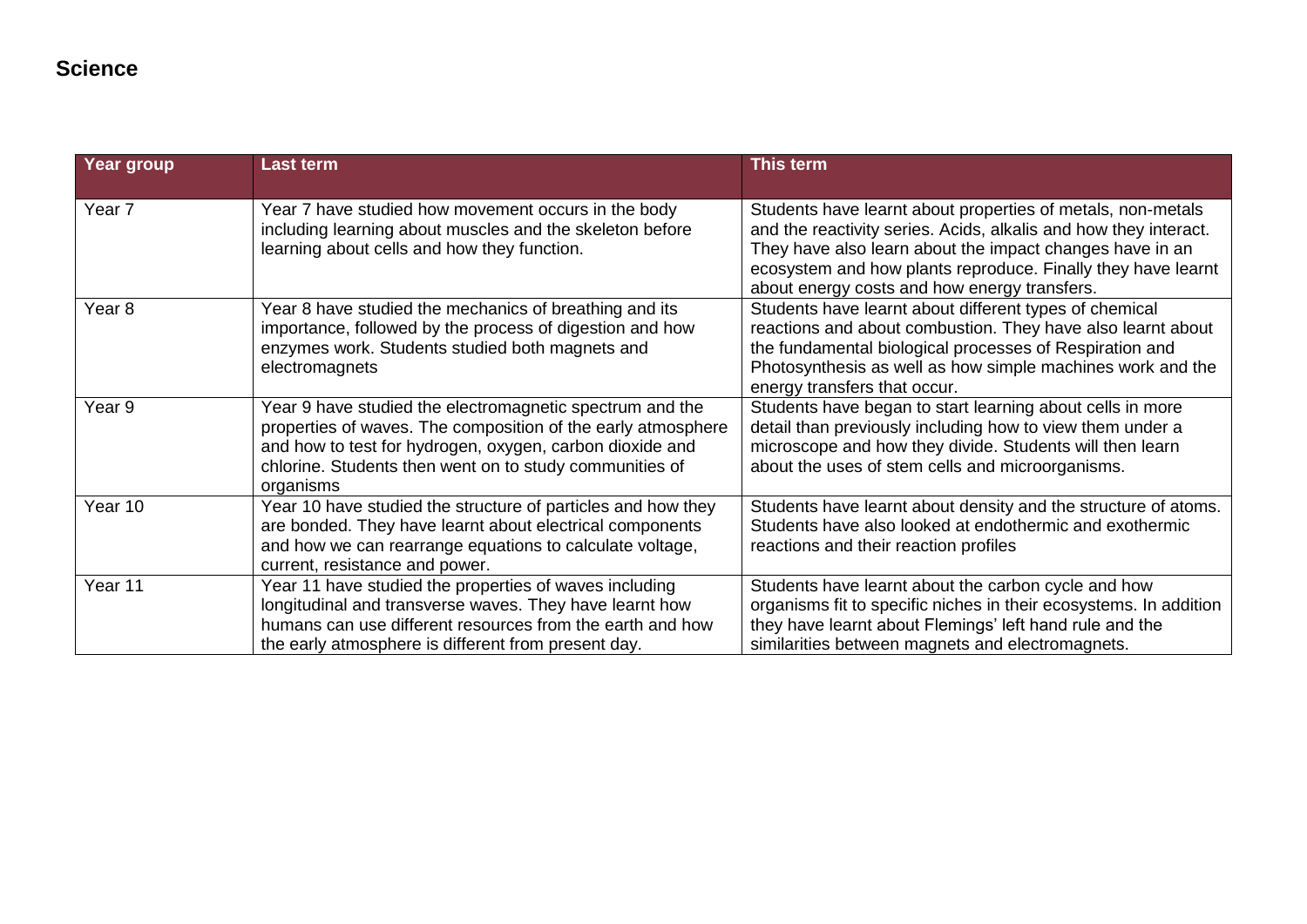# **History**

| Year group        | <b>Last term</b>                                                   | This term                                                                                  |
|-------------------|--------------------------------------------------------------------|--------------------------------------------------------------------------------------------|
| Year <sub>7</sub> | Have finished studying the Battle of Hastings.                     | Have been studying castles.                                                                |
| Year <sub>8</sub> | Have finished studying early modern England.                       | Have been studying pre-colonial Africa and empires.                                        |
| Year 9            | Have been studying the Holocaust.                                  | Have been studying the Second World War.                                                   |
| Year 10           | Have been studying industrial medicine and the Cold War<br>crises. | Have been studying modern medicine and the attempts to<br>reduce tensions in the Cold War. |
| Year 11           | Have nearly finished studying the rise of Hitler.                  | Have been studying the nature of Nazi control and Hitler's<br>dictatorship.                |

# **Design Technology**

| Year group        | <b>Last term</b>                                                                                                       | This term                                                                                                    |
|-------------------|------------------------------------------------------------------------------------------------------------------------|--------------------------------------------------------------------------------------------------------------|
| Year <sub>7</sub> | Have learnt drawing skills including Single and Two point<br>perspective, rendering and computer aided drawing.        | Developing designing skills to create a wooden game.                                                         |
| Year 8            | Used their creativity skills to design a moneybox using both<br>traditional drawing and computer aided design methods. | Building up their practical skills by making their moneybox<br>from a range of materials.                    |
| Year 9            | Used their research skills to develop and make a clock that<br>represents a different country                          | Developing knowledge and understanding of electronics<br>and components.                                     |
| Year 10           | Researched lamp designers and designed a low voltage<br>lamp in their chosen designer's style.                         | Developing an understanding of Energy storage and<br>generation, developments in modern and smart materials. |
| Year 11           | Complete the research and design section of their final NEA<br>coursework.                                             | Developing and model and evaluate their final design for<br>their NEA coursework.                            |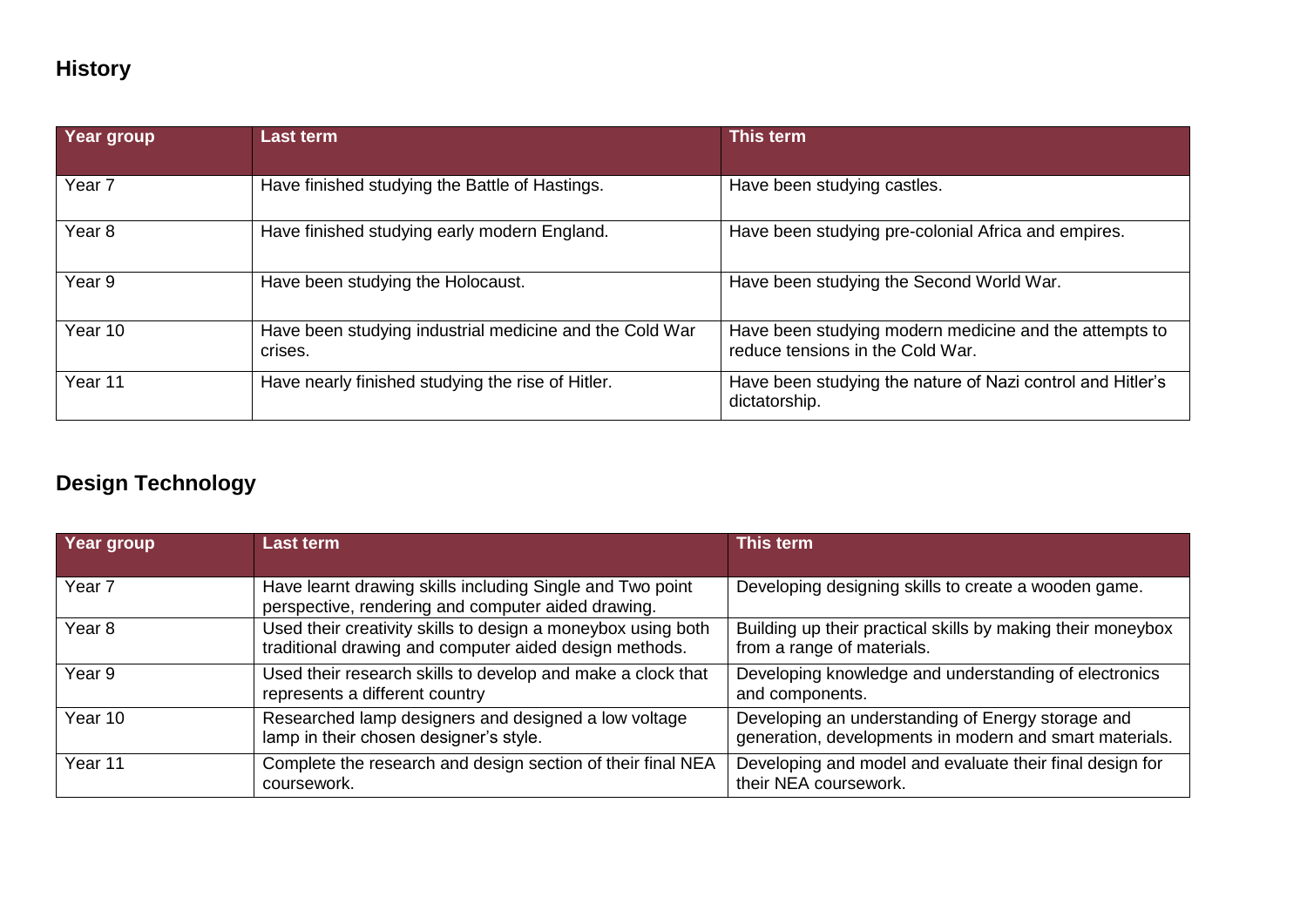## **Geography**

| Year group        | <b>Last term</b>                                                                                                                                                                                           | <b>This term</b>                                                                                                                                                                                                                                                                          |
|-------------------|------------------------------------------------------------------------------------------------------------------------------------------------------------------------------------------------------------|-------------------------------------------------------------------------------------------------------------------------------------------------------------------------------------------------------------------------------------------------------------------------------------------|
| Year <sub>7</sub> | Last term year 7's started with a unit on Geographical skills,<br>this included map work and locating different countries and<br>continents. They then moved onto a unit looking at rivers and<br>flooding | This term year 7 have been looking at their first human<br>geography unit on global development. Investigating the<br>difference between rich and poor nation and why this gap<br>happens.                                                                                                |
| Year <sub>8</sub> | Last term year 8's started with a unit on Tectonics looking at<br>volcanos and earthquakes. They then moved onto a unit<br>looking at Ecosystems and the Tropical Rainforest                               | This term year 8 have been looking at their first human<br>geography unit on urbanisation. This focuses on<br>understanding how and why towns and cities around the<br>world build up and become more developed.                                                                          |
| Year 9            | Last term year 9's started with a unit on global issues. They<br>then moved onto a unit looking at coastal landscapes                                                                                      | Year 9 have continued their work on coasts this term but will<br>focus now on marine ecosystems. This looks at habitats and<br>ecosystems found in water like coral reefs and mangroves.                                                                                                  |
| Year 10           | Year 10 started their GCSE course looking with Unit 1 -<br>Changing landscapes of the UK, in this students look at<br>Rocks, Rivers and Coasts                                                             | Year 10 started the new term looking at unit $2$ – weather<br>hazards and climate change. They investigated what climate<br>change is, its effects and it correlation to more extreme<br>weather patterns around the world. For example Hurricane<br>Sandy that impacted the USA and Cuba |
| Year 11           | Year 11 started the year looking at the human Geography<br>section with Unit 4 - Changing cities. They then completed<br>their fieldwork element of the course, visiting the River Wye.                    | Year 11 have completed the human section of the course this<br>term looking at resource management. They have<br>investigated the difference between renewable and non-<br>renewable energy and why more countries are making a shift<br>towards more renewable sources.                  |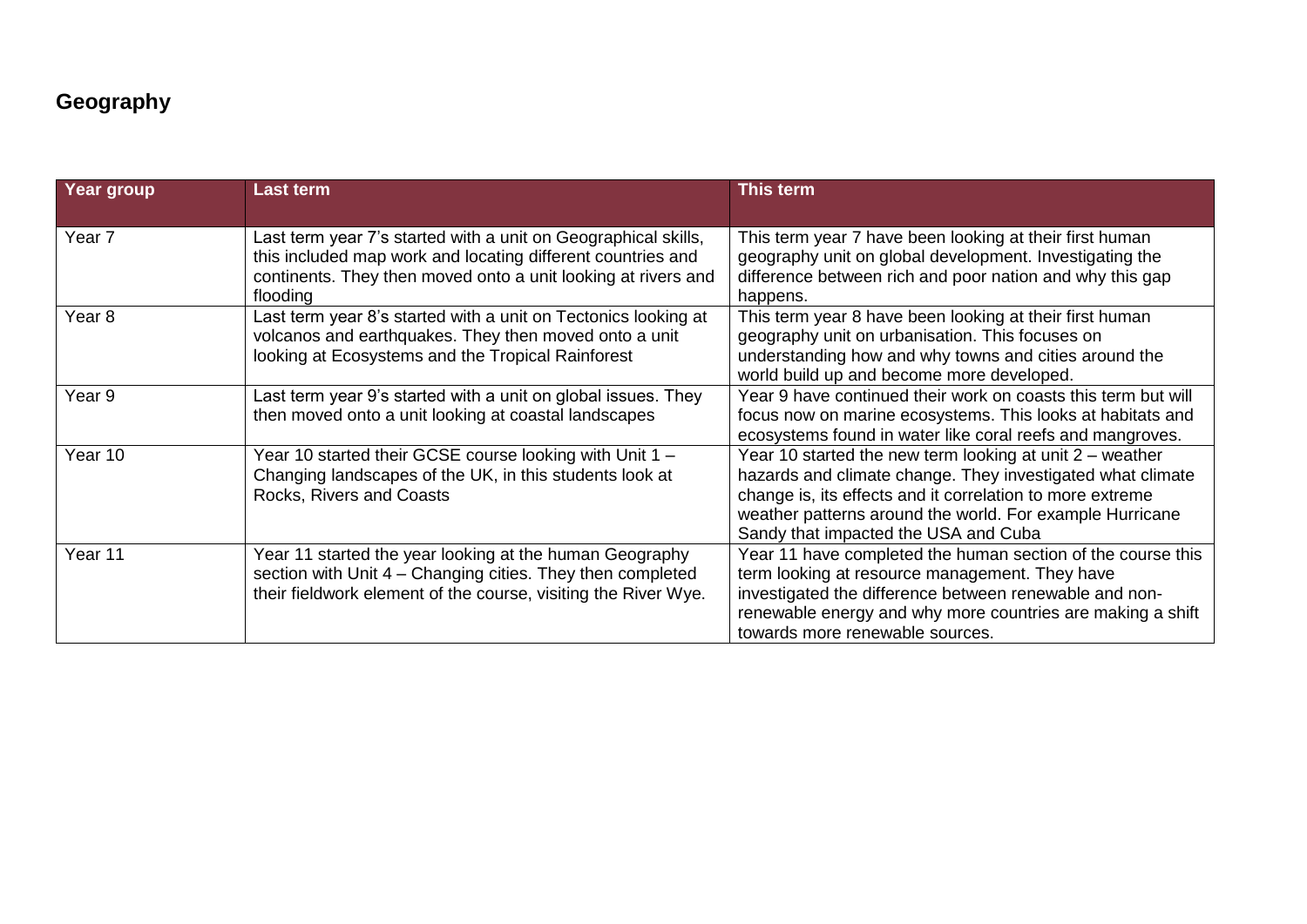## **Food Studies**

| Year group        | <b>Last term</b>                                                                                                                       | This term                                                                                                                                           |
|-------------------|----------------------------------------------------------------------------------------------------------------------------------------|-----------------------------------------------------------------------------------------------------------------------------------------------------|
| Year <sub>7</sub> | Have studied Food Safety and Hygiene.                                                                                                  | Have been participating in a variety of practical lessons<br>where they demonstrated a range of basic skills                                        |
| Year <sub>8</sub> | Have studied the main nutrients and built on their knowledge<br>of Healthy eating and the Eatwell Guide.                               | Students participated in a variety of practical lessons where<br>demonstrated a range of skills including how to use<br>electrical equipment safely |
| Year 9            | Students have built on their knowledge of nutrients and<br>healthy eating and applied this knowledge to design meals<br>for teenagers. | They have participated in a variety of practical lessons<br>where they demonstrated a range of more complex skills.                                 |
| Year 10           | Have built up a range of practical skills and studied Food<br>Hygiene and safety in detail.                                            | Have participated in two food competitions and have<br>preparing for their first Mock exam.                                                         |
| Year 11           | Have been practising a variety of chosen dishes suitable for<br>the practical exam                                                     | Will be completing a practice Controlled Assessment task<br>and completing two mock practical exams.                                                |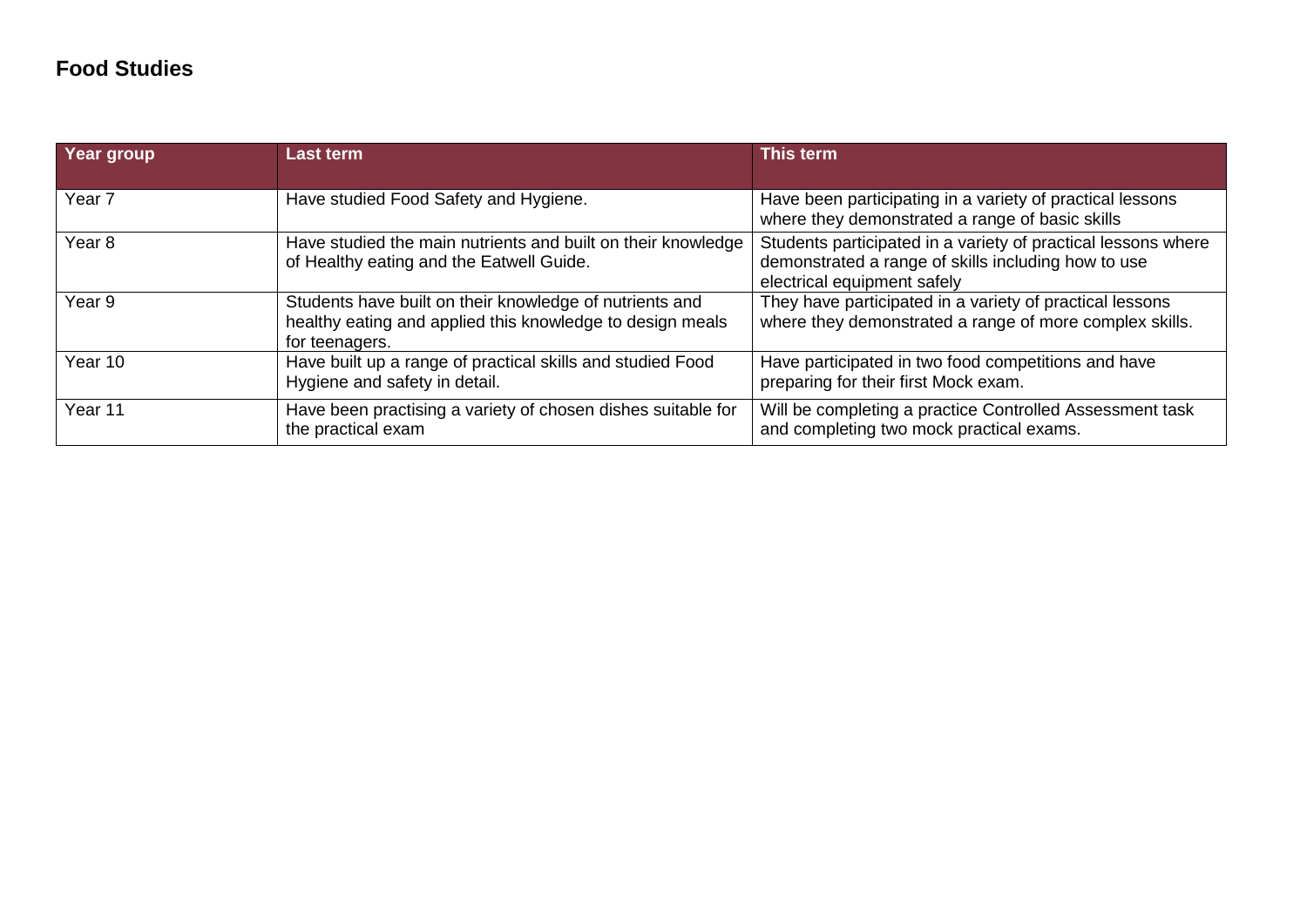### **Dance**

| Year group        | <b>Last term</b>                                                                     | This term                                                                 |
|-------------------|--------------------------------------------------------------------------------------|---------------------------------------------------------------------------|
| Year <sub>7</sub> | Have studied basic Contemporary technique                                            | Have studied abstract dance; Using a Kandinsky painting as<br>a stimulus. |
| Year <sub>8</sub> | Have studied Contemporary technique                                                  | Have studied the Brazilian art form; Capoeira                             |
| Year 9            | <b>Have studied Street Dance</b>                                                     | Have studied the South African traditional dance; Gumboot                 |
| Year 10           | Have studied Component 1; Zoonation, All That Jazz and<br>Matthew Bourne's Swan Lake | Have completing coursework for completion of Component                    |
| Year 11           | Have completed a mock exam for Component 3;<br>Responding To a Brief.                | Have completed their final response to the brief for<br>Component 3.      |

## **Music**

| Year<br>group     | <b>Last term</b>                                                                                                                                                                             | This term                                                                                                                                                                                                                                          |
|-------------------|----------------------------------------------------------------------------------------------------------------------------------------------------------------------------------------------|----------------------------------------------------------------------------------------------------------------------------------------------------------------------------------------------------------------------------------------------------|
| Year 7            | Have studied Ukulele skills and performance techniques leading<br>to live in class performances.                                                                                             | Have studied Keyboard Skills 1 leading to Grade 1 standard pieces<br>and repertoire                                                                                                                                                                |
| Year <sub>8</sub> | Have studied rhythmic structures and sequences through<br>performance, composition and appraising leading to a live class<br>performance of their pieces.                                    | Have been studying keyboard skills 2 Leading to grade 2 standard<br>pieces repertoire.                                                                                                                                                             |
| Year 9            | Have studied the 12 bar blues and a variety of video game music<br>leading to live in class performances.                                                                                    | Have been studying keyboard skills 3 Leading to Grade 3 standard<br>pieces repertoire.                                                                                                                                                             |
| Year 10           | Have studied Rock Music, Minimalism, The Blues, Film Music<br>and Video Game music leading to the completion of their<br>coursework.                                                         | Have been studying professional and commercial skills for the music<br>industry and applying/developing individual musical skills and<br>techniques leading to the completion of their coursework.                                                 |
| Year 11           | Have studied professional and commercial skills for the music<br>industry and applying/developing individual musical skills and<br>techniques leading to the completion of their coursework. | Have been exploring stylistically accurate cover versions, Creating<br>original music using existing stylistic frameworks and traits and using<br>DAW and associated hardware to create an original piece of music<br>from a given starting point. |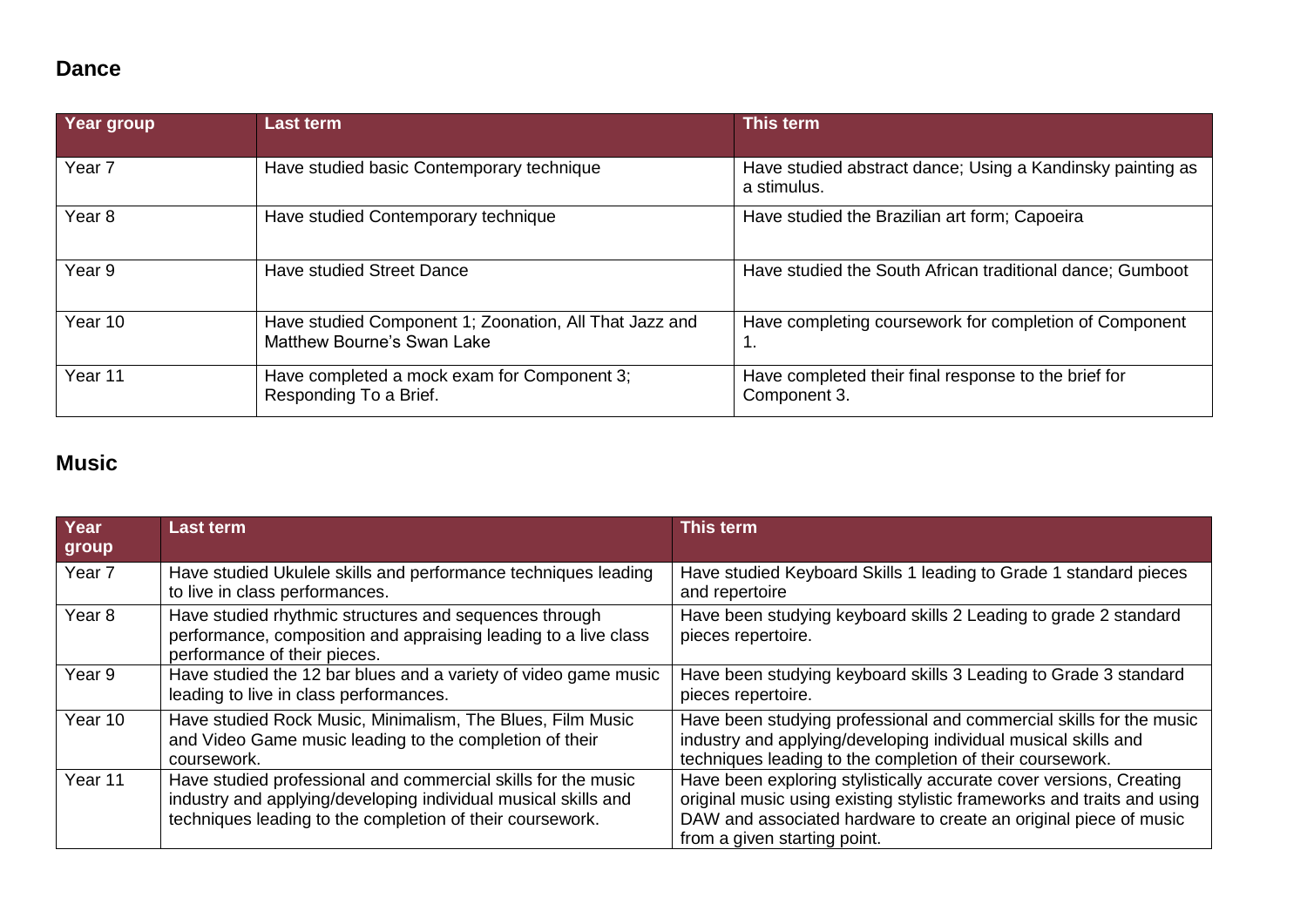# **Art and Design**

| Year group        | <b>Last term</b>                                                                                  | This term                                                                                      |
|-------------------|---------------------------------------------------------------------------------------------------|------------------------------------------------------------------------------------------------|
|                   |                                                                                                   |                                                                                                |
| Year 7            | Have studied drawing techniques, Rembrandt and German<br>Expressionist portraits.                 | Studying how to express emotion through tone and mark making.<br>Colour theory.                |
| Year <sub>8</sub> | Have studied Alien character design and conducted research.                                       | Sculpting techniques and processes.                                                            |
| Year 9            | Have finished studying hand drawings. Started studying<br>cultural patterns                       | Designing and making a headdress.                                                              |
| Year 10           | Have explored the theme, I, Me, Mine, studying J King,<br>developing drawing and painting skills. | Investigating work by Peter Blake and other artists, developing personal<br>ideas.             |
| Year 11           | Have started their second coursework project, Apart and/or<br>Together.                           | Further refine ideas and development of artwork through experimenting.<br>Produce final piece. |

# **Physical Education**

| Year group | <b>Last term</b>                                                                                                  | This term                                                                         |
|------------|-------------------------------------------------------------------------------------------------------------------|-----------------------------------------------------------------------------------|
| Year 7     | Have studied Football, Rugby, Healthy Lifestyles, Swimming<br>and Netball                                         | Have studied Gymnastics and Swimming                                              |
| Year 8     | Have studied Football, Rugby, Healthy Lifestyles, Swimming<br>and Netball                                         | Have studied Gymnastics and Swimming                                              |
| Year 9     | Football, Healthy Lifestyles, Netball and Swimming                                                                | <b>Gymnastics and Swimming</b>                                                    |
| Year 10    | BTEC Sport – Fitness for Sport and Exercise<br>GCSE PE - Structure and function of Cardio - Respiratory<br>system | BTEC Sport - Practical Performance in Sport<br><b>GCSE PE - Physical Training</b> |
| Year 11    | GCSE PE - Sports Psychology and performance analysis                                                              | <b>GCSE PE - Commercialisation of Sport</b>                                       |